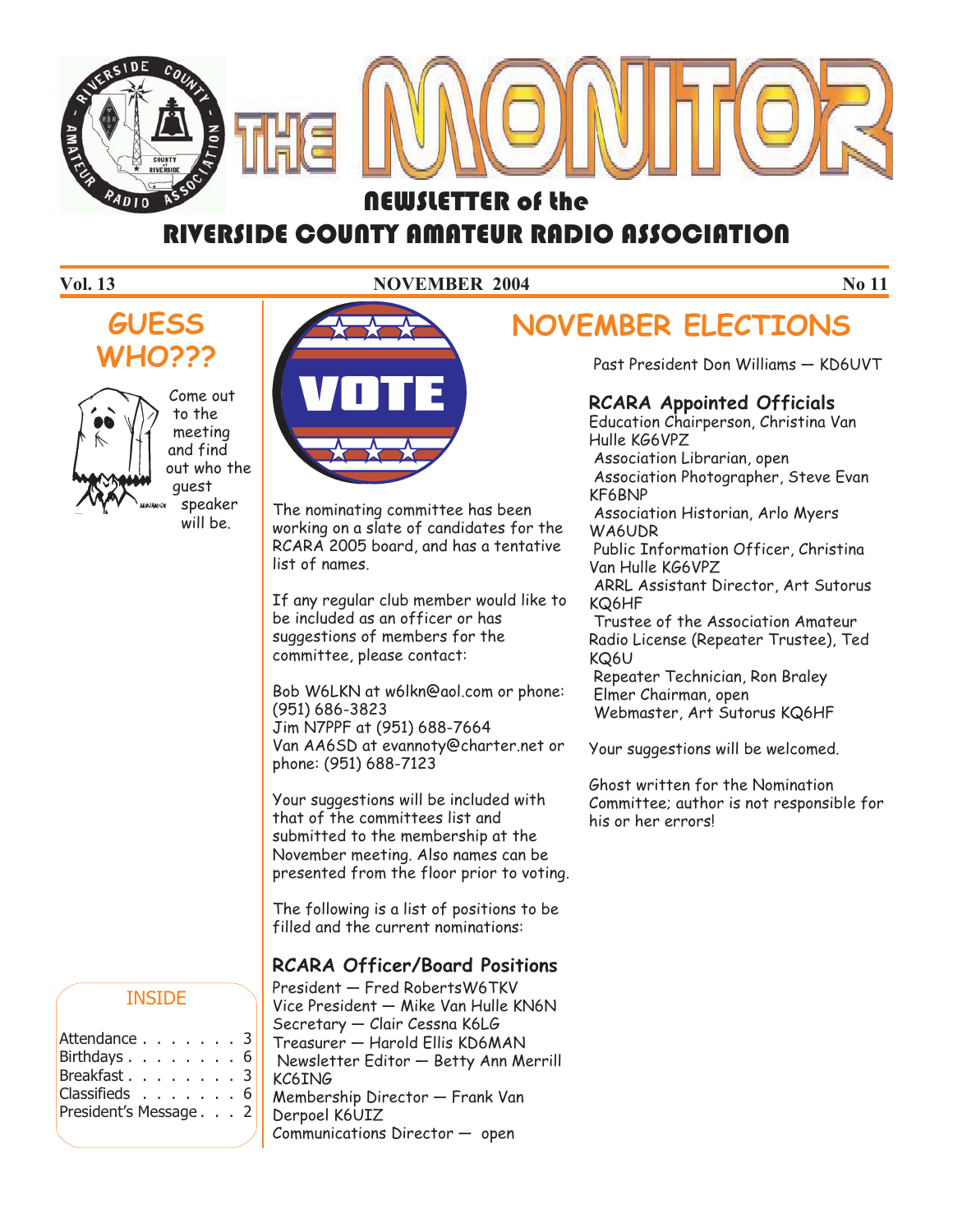



The **MONITOR** is published monthly by the Riverside County Amateur Radio Association, P.O. Box 1412, Riverside, CA 92502-1412

#### **President**

Don Williams, KD6UVT · · 780-5199 **Vice president** Mike Van Hulle, KN6N · · 686-2292 **Secretary** John Davidson, KC6TFS · · 785-5065 **Treasurer** Harold Ellis, KD6MAN · · · 684-2626 **Dir. Comm.** Ron Braley, KE6RYX · · · 369-5149 **Membership** Frank VanDerpoel, K6UIZ · 686-1873 **Editor** BettyAnn Merrill, KC6ING **Rptr Trustee** Ted Hudson, KQ6U ···· 686-7157 **PIO & Hospitality** Steve Evans, KF6BNP · · · 780-9059 **Assist. Editor** Clair Cessna, K6LG **····** 689-4580 **Staff Writer & Photographer** Steve Evans, KF6NBP · · · 780-9059

The purpose of the **MONITOR** is to provide information and news about association activities. Material may be reproduced in whole or in part in any form, provided credit is given to the MONITOR and the RCARA.

Subscriptions are included with membership to the RCARA. All articles submitted for inclusion in the MONITOR must be received by the 25th of each month. Items should be sent to the editor by email at: bmerrill@linkline.com.

Meetings are held on the second Thursday of each month from 7:30 to 9:00 p.m. at the La Sierra University Church, Riverside, CA 92501.

The repeater is 146.880 with a negative shift and a PL of 146.2. Packet BBS is 145.030.

ARRL Affiliate Club, No. 1720

## **PRESIDENT'S QSO**

For many of us procrastinators the end of 2004 is rapidly approaching. One could say that we still have two months left to complete our promises but you and I know that Christmas, Hanukkah and preparation for the new year will consume our time in December. I won't bore you with my personal goals left uncompleted but lets look to the goals we all set for the RCARA back in 2002 to judge our progress.

The first goal was to provide a wide variety of programs for our general membership meetings. Mike KN6N has done a great job of providing interesting and diverse program subjects for the year, so good I didn't have to bore you with another of my Trash or Treasure programs on radio swap meets.

Secondly, we have included both Old and New Business information items in our club meeting agendas.

Drawings and Door Prizes, I have failed here. The one attempt at a fifty-fifty drawing only raised \$7 or so for the club and the winner.

Refreshments, we have had great refreshments this past year. Several of you helped with cookies and cakes to compliment those my wife made and our water and coffee which by the way she typically helped me with.

Joint club meetings; I had hoped to lure the Corona Norco Amateur Radio Club and other clubs to our meetings to help pool our resources or for an especially interesting program. It never happened.

Club activities, RCARA did not provide the same level of service to the community and public service groups as in years past. Those that we did cover, the Riverside Airshow, Tour de Cure and the Orange Blossom Festival, drew less support from our members than past years. Field Day attendance was down a little but our local County Fire Office



of Emergency Services and our ARRL Division and Section representatives visited the RCARA Field Day site. The club did not host some of the events such as field trips and swap meets that I had hoped to include in our 2004 calendar.

Publicity, the club made a greater effort to gain publicity. Jim, N7PPF has hosted several Radio in the Park events, we staffed the special event station at the Air show, had an attractive Field Day site, had a great 49<sup>th</sup> year club anniversary celebration, developed and hosted the special event station for the Boy Scout and Girl Scout Camporee, and several members have volunteered to work on a Girl Scout Patch program with members of other clubs throughout Riverside and San Bernardino Counties for next April.

Well our look back clearly identifies some successes and some goals that we were less successful with. Keep these in mind so that you can help me and next years Board and officers add to our member participation, our membership and our success.

Please join me and our club membership at our November meeting. We will hold elections, enjoy a good program, camaraderie, refreshments and raffle some small gifts from this year's ARRL Southwestern Division Convention at Phoenix. Be sure to bring your friends and your wife to share in an enjoyable evening.

73's Don kd6uvt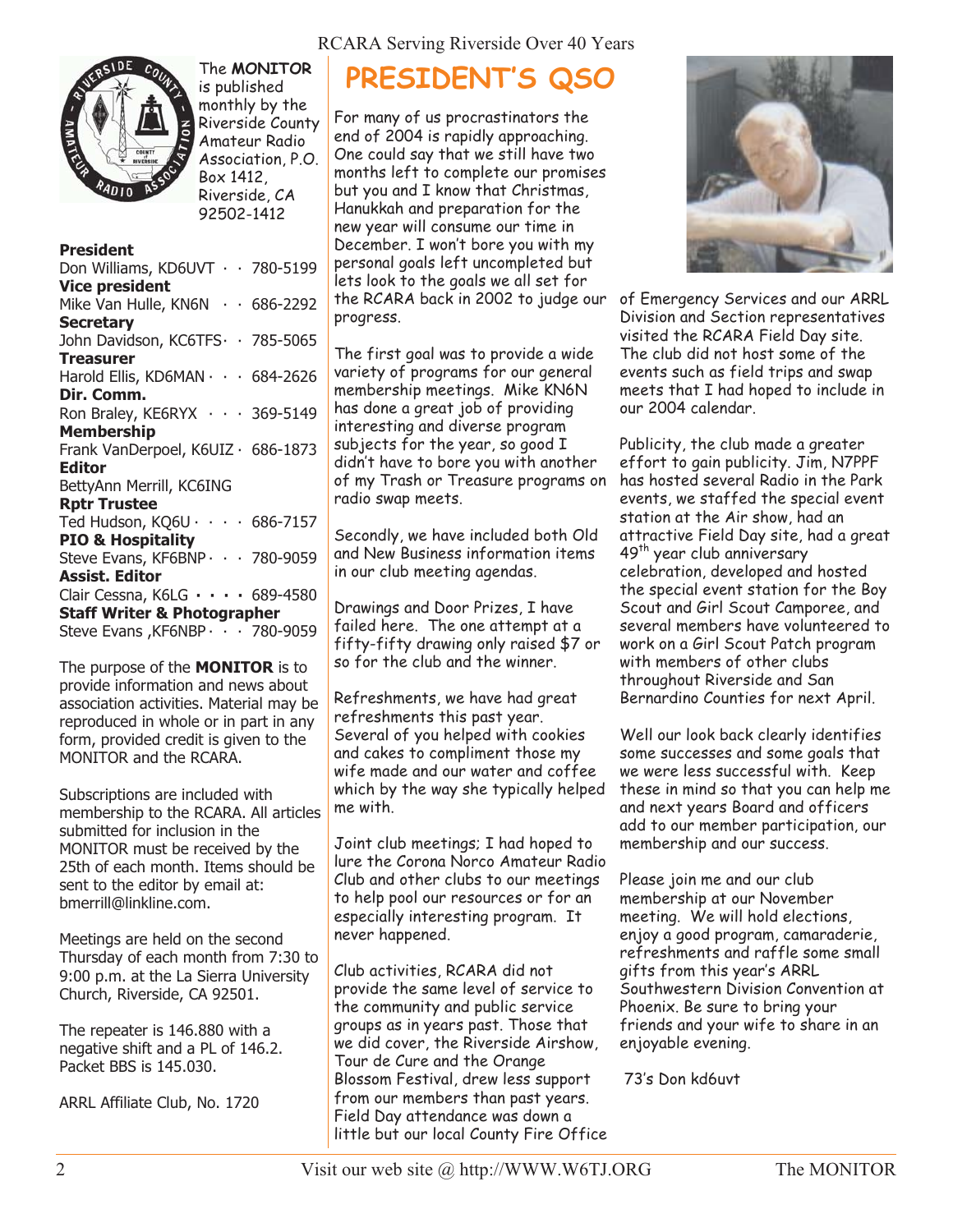## **IN THE REARVIEW MIRROR**

Joe Madas AE6JM, guest speaker for our October meeting addressed the membership on the topic of Emergency Communications.

#### His PowerPoint

presentation outlined the current ARRL emergency communications courses being offered. The question and answer session that followed stimulated open discussions of interference problems associated with broadcast over power lines (BPL) and the role of amateur radio communications during the Southern California fires in October 2003.

73, Steve Evans, KF6BNP

### **NOVEMBER** Williams, KD6UVT. **BIRTHDAYS**

| AC6EX-Robert<br>2 |  |
|-------------------|--|
|-------------------|--|

- 6 K6GMF-Bill
- 8 KF6EJG-Art 10 KC6UKD-Phillis
- KD7JKN Avis
- 14 KC6TFS-John
- 15 WA6UDR-Arlo
- 16 WD6IDR-Willard
- 24 AB4AW-Rich WA6RYK-Curtis
- 26 KC6YRK-Joyce
- 27 KC6ING-BettyAnn
- 30 KE6CPX-Paul

If you expect someone else to guide you, you'll be lost. -- *James Earl Jones*

### **MEMBERS AND GUESTS IN ATTENDANCE**

Bill Anderson, W6KPA; Dorothy Anderson, K5JWU; Bill Appleton, KF4MCG; Judy Appleton, KF4MCF; George Ashby, W6RPD; Ron Braley, KE6RYX; Clair Cessna, K6LG; Dean Chambers, KG6YS; Harold Ellis, KD6MAN; Steve Evans, KF6BNP; David Harmon, KF6BNL; Ted Hudson, KQ6U; Larry Jensen, KD6TPU; Curt Larsen, WA6RYK; David Lerew, WB6OVZ; Cliff Lundquist, W6NSN; Joe Madas, AE6JM; Jonathan Maggio, N6MCL; Ed Morgan, KF6BNQ; Arlo Myers, WA6UDR; Rick Nichols; Fred Roberts, W6TKV; Jim Smith, N7PPF; Art Sutorus, KQ6HF; E. E. Van Noty, AA6SD; Van Derpoel, K6UIZ; Christina Van Hulle, KG6VPZ; Van Hulle, Mike, KN6N; John Webster, N6JW; Thomas Welch Jr., KD6UZD; Tom Whelchel, WA6TLL; Don



Two antennas meet on a roof, fall in love and get married.

The ceremony wasn't much, but the reception was excellent.



# **QST, QST, QST KA6ABL BREAKFAST**

#### **A RCARA MONTHLY EVENT**

The October gathering held on Saturday, the 16th, was attended by the following 'AMs and guests: Bill (W6KPA) and Dorothy (K5JWU), Cliff (W6NSN) and Patti, Ken (KF6QR) and Kathleen (KA6ABK), Orange Section Manager  $(ARRL)$  - Carl  $(WU6D)$  and Kathy (K6VC), but not least, Al (N6UHF) !!

Vivian and I wish to thank Dorothy (K5JWU) for hosting the breakfast while we got away for a much deserved weekend together.

The September gathering was`held on saturday the 18th, and as attended by the following 'AMs and guests: Bill (W6KPA) and Dorothy (K5JWU) and Bertha, Cliff (W6NSN) and Patti, Ken (KF6QR) and Kathleen (KA6ABK), Bill (K6GMF) and Terry, Tony (KE6RUT) and Vivian (KF6GZK), and last but not least, Earl (KE6RWD). Nice conversations had by all. Really enjoyed seeing everyone once again this month.

Our thanks to the folks at BAKERS SQUARE for their continued support of our monthly gatherings by providing good food and

service -- and keeping the coffee flowing!.

Small group gatherings make for a more intimate gathering and everyone gets to enter into the conversation. Remember when we meet all of those that have come before us are remembered and a tradition continues to perpetuate the spirit of AMATEUR RADIO....Hope to see you at the next gathering of the "BREAKFAST BUNCH"!!

SEE YOU THERE!!

Next Breakfast: November 20th, 2004 Place: BAKERS SQUARE RESTAURANTS on Tyler Avenue just North of the 91 FWY across the street from the Galleria

More information: monitor the W6TJ repeater 146.880 (-) PL 146.2

-73-

Your host and hostess:

Tony (KE6RUT) and Vivian (KF6GZK)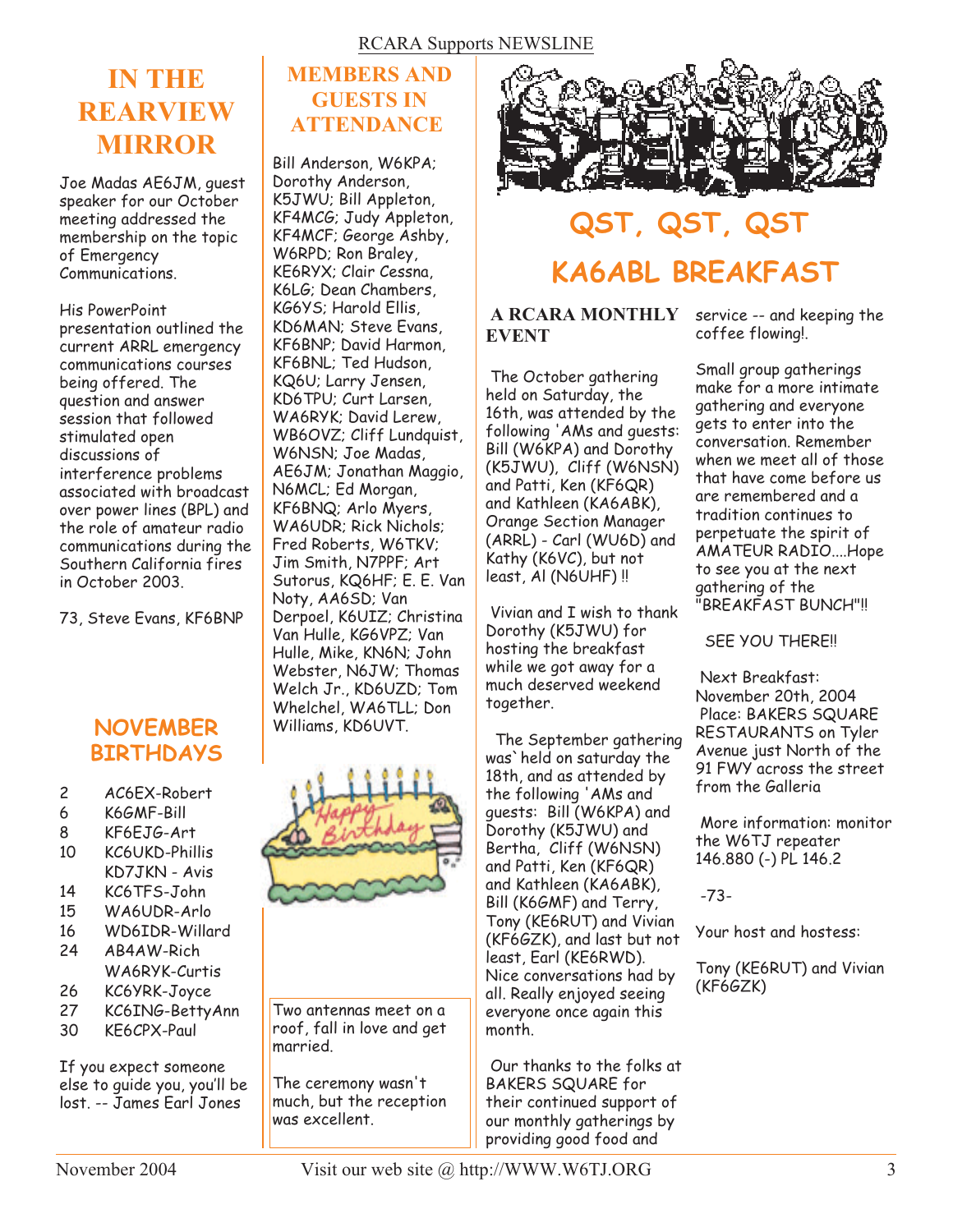## **FOR SALE**

Gail and I are selling our 1979 Honey motorhome. It has about 53,000 miles on it. It is not perfect but the engine, transmission and chassis are sound. I rebuilt the engine in 2002. The engine has all new bearings, seals, gaskets, new valve springs and valve job, Doug Thorley Tri-Y headers, Eldelbrock street manifold, new gaskets and seals in the transmission and a shift kit for RV use.

I have two sets of Ford factory service manuals on trucks, vans and the RV chassis. It just passed the smog inspection in August. The roof and the bunk over the cab was completely reframed and rebuilt in the 1990s; the roof does not leak. All appliances work; refrigerator, stove & oven, roof air, water pump and water heater (not used for several years). It does not have a generator. It carries 40+ gallons of gas and gets 6 to 9 mpg depending upon speed and head wind.

There are two Motorla mounts on the roof for Two Meter and 440 antennas both wired to the front cab area. Either or both antennas can be rerouted to the dinette area as an opoerating station if desired.

It does need tires and the side and back windows should be removed, recaulked and reinstalled. The windshield is cracked on the passenger side. The awning can be used but it needs to have the springs replaced that wind it up (I wind it up by hand).

It needs someone willing to put in some tender loving care and repair a few things. I am not able or willing to set aside time to work on these things anymore so Gail and I have bought a travel trailer to pull with our Cherokee.

Given that it needs tires I will ask \$1800 to \$2000 but will take \$1500. I have included a few pictures of it at the amateur radio emergency exercises that I have used it at. Please contact Don KD6UVT at 951.780.5199.

Don Williams, Assistant General Manager

951.736.2232; 951.453.1944 (cell); 951.736.2231 (fax)

CITY OF CORONA

DEPARTMENT OF WATER & POWER

815 WEST SIXTH STREET

CORONA, CA 92882







4 Visit our web site @ http://WWW.W6TJ.ORG The MONITOR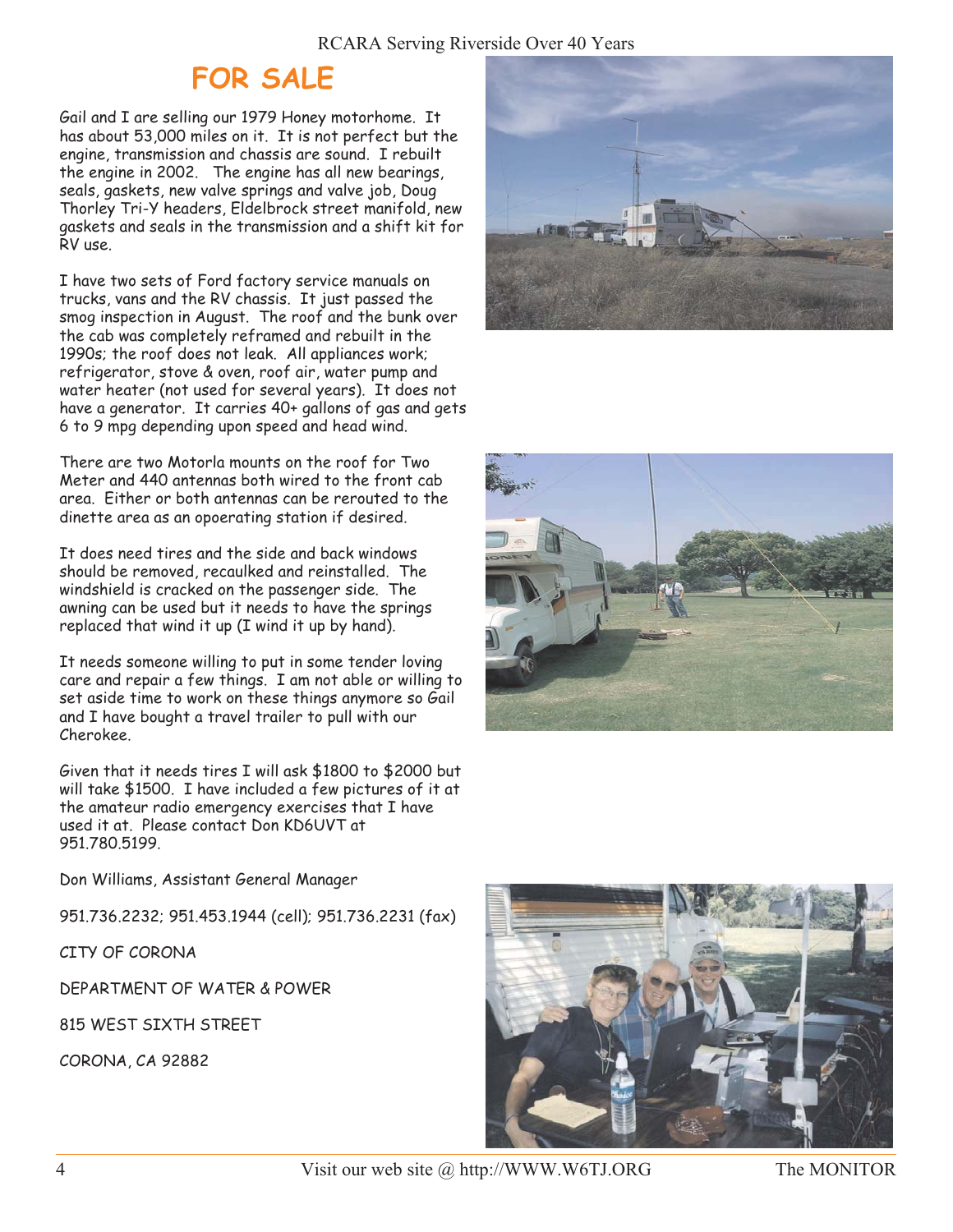## **REWARD OFFERED. . .**

A reward of 500 microfarads is offered for information leading to the arrest of Hop-a-long Capacity. This un-rectified criminal escaped from a Weston primary cell where he had been clamped in ions awaiting the gauss chamber.

He is charged with the induction of an 18 turn coil named Milli Henry who was found choked and robbed of valuable joules. He is armed with a carbon rod and is a potential killer.

Capacity is also charged with driving a dc motor over a Wheatstone bridge and refusing to let the band- pass. If encountered, he may offer series resistance.

The electromotive force spent the night searching for him in a magnetic field, where he had gone to earth. They had no success and believed he had returned ohm via a short circuit.

He was last seen riding a kilocycle with his friend Eddy Current who was playing a harmonic.

### **TUNE IN AND JOIN IN!**

Wednesday Night Rag Chew Net 145.520MHz Simplex 2030hrs.

#### RCARA Supports NEWSLINE

## **CQ WORLD-WIDE CONTEST de W6TKV**

Well, those of you who weren't on during CQWW the last weekend in October missed wonderful conditions on 10M and 15M. They were open big time! I operated in the "Search & Pounce Mode" running up and down the bands. The contest started at 5:00 PM on Friday afternoon and ended at 4:00 PM on Sunday afternoon a total of 48 hours (I know it looks like 47 hours, but clocks were set back 1 hour Saturday evening). I only operated for 13.5 hours within the 27 hour period from Friday 0000Z to Sunday 0333Z - oh, yes, I even watched TV Saturday evening and enjoyed a good nights sleep.

My results were:

| <b>BAND</b>   |     |    | QSOs ZONEs COUNTRYS |
|---------------|-----|----|---------------------|
| 80            | 4   | 2  | 2                   |
| 40            | 16  | 7  | 8                   |
| 20            | 65  | 16 | 29                  |
| 15            | 112 | 21 | 45                  |
| 10            | 110 | 16 | 33                  |
| <b>TOTALS</b> | 307 | 62 | 117                 |

CQWW scoring is based upon Band Zones and Band Countries (FYI there are 40 zones and about 350 countries), hence some stations were worked on more than one band. I only worked one station on all 5 bands, KH7X, and I just missed 5 bands with HC8L - he didn't hear me on 40M. Some of surprises were (call-zone) ZK1AQT-32, XE1L-6 (Luis' daughter had two boys and gave birth to a girl on 2/17/01 - as did my youngest daughter, same date, 2 boys and a new baby girl that's why he is noteworthy in my book), XX9C-24, WH0E-27, 9M2/G4ZFE-28, D4B-35, 6W1RY-35, CT9L-33, ZS1SR-38 + 2 other ZS stations, GM5A-14, SP9LJD-15, IY4AW, D77YT-25 - well, you get the idea. Lots of JAs, LUs and Caribbean stations.

It's especially nice to have great conditions when we are sputtering along during the period of low sunspot activity, aka the bottom of the solar cycle. It's kind of like finding a quarter on the sidewalk on a dark and stormy night, just when you need one to make a phone call and don't have any change.

xxx



Thought you might be interested in an unusual QSO I had OCTOBER 18TH (0500Z). Worked Susan, XE2/W7KFI/MM, on 7010 KHz CW, aboard her sailboat docked in Puerta Vallarta. She sails solo and will visit and DX from many places across the S. Pacific and eventually to Thailand, where she intends to become a permanent resident! Always interesting to see what other 70 year olds are doing these days! ( ; Check out her QRZ.com listing and link to web site.

73 Clair, K6LG

### **W6IER Code Practice**

Becky, K6EY, from the Inland Empire Amateur Radio Club, sends word that code practice sessions are held on the W6IER repeater at 8PM each Monday evening. Anyone interested is invited to participate. W6IER, located on Sunset Ridge, is an open repeater at 145.460 - PL 77. Their regular weekly net is Thursday 7:30PM, and visitors are welcome.